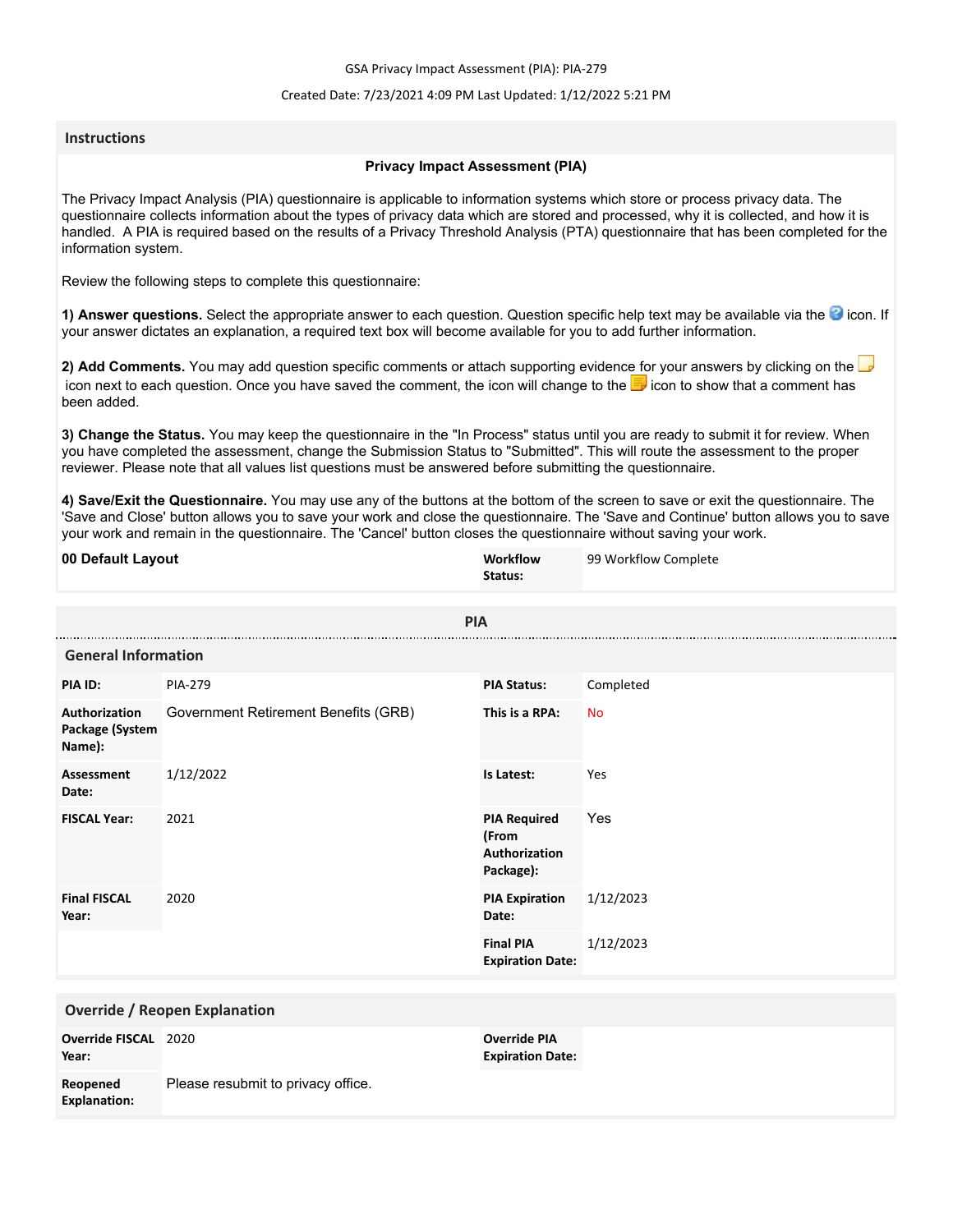|                                  | <b>Other Stakeholders</b>                                                                                                             |                            |                                                                                                                                                                                                                                                                                                                                                                                                                                                                                                                                                                                                                                                                                                                                                                                                                                                                                                                                                                                                                                                                                                                        |
|----------------------------------|---------------------------------------------------------------------------------------------------------------------------------------|----------------------------|------------------------------------------------------------------------------------------------------------------------------------------------------------------------------------------------------------------------------------------------------------------------------------------------------------------------------------------------------------------------------------------------------------------------------------------------------------------------------------------------------------------------------------------------------------------------------------------------------------------------------------------------------------------------------------------------------------------------------------------------------------------------------------------------------------------------------------------------------------------------------------------------------------------------------------------------------------------------------------------------------------------------------------------------------------------------------------------------------------------------|
|                                  | <b>Stakeholders (not in Approval Process)</b>                                                                                         |                            |                                                                                                                                                                                                                                                                                                                                                                                                                                                                                                                                                                                                                                                                                                                                                                                                                                                                                                                                                                                                                                                                                                                        |
| <b>System Owner</b><br>(SO):     | Lawless, Joe J                                                                                                                        | Authorization<br>Official: | DelNegro, Elizabeth F                                                                                                                                                                                                                                                                                                                                                                                                                                                                                                                                                                                                                                                                                                                                                                                                                                                                                                                                                                                                                                                                                                  |
| <b>System Owner (eMail)</b>      |                                                                                                                                       |                            |                                                                                                                                                                                                                                                                                                                                                                                                                                                                                                                                                                                                                                                                                                                                                                                                                                                                                                                                                                                                                                                                                                                        |
| Name (Full)                      |                                                                                                                                       |                            |                                                                                                                                                                                                                                                                                                                                                                                                                                                                                                                                                                                                                                                                                                                                                                                                                                                                                                                                                                                                                                                                                                                        |
| Joe Lawless                      |                                                                                                                                       |                            |                                                                                                                                                                                                                                                                                                                                                                                                                                                                                                                                                                                                                                                                                                                                                                                                                                                                                                                                                                                                                                                                                                                        |
| Joe Lawless                      |                                                                                                                                       |                            |                                                                                                                                                                                                                                                                                                                                                                                                                                                                                                                                                                                                                                                                                                                                                                                                                                                                                                                                                                                                                                                                                                                        |
|                                  | <b>Authorization Official (eMail)</b>                                                                                                 |                            |                                                                                                                                                                                                                                                                                                                                                                                                                                                                                                                                                                                                                                                                                                                                                                                                                                                                                                                                                                                                                                                                                                                        |
| Name (Full)                      |                                                                                                                                       |                            |                                                                                                                                                                                                                                                                                                                                                                                                                                                                                                                                                                                                                                                                                                                                                                                                                                                                                                                                                                                                                                                                                                                        |
| Elizabeth Delnegro               |                                                                                                                                       |                            |                                                                                                                                                                                                                                                                                                                                                                                                                                                                                                                                                                                                                                                                                                                                                                                                                                                                                                                                                                                                                                                                                                                        |
| <b>PIA Overview</b>              |                                                                                                                                       |                            |                                                                                                                                                                                                                                                                                                                                                                                                                                                                                                                                                                                                                                                                                                                                                                                                                                                                                                                                                                                                                                                                                                                        |
|                                  | A.System Name: A. System, Application, or Project Name:                                                                               |                            | Government Retirement Benefits (GRB)                                                                                                                                                                                                                                                                                                                                                                                                                                                                                                                                                                                                                                                                                                                                                                                                                                                                                                                                                                                                                                                                                   |
| <b>B.Includes:</b>               | B. System, application, or project includes information about:                                                                        |                            | <b>GSA Employees</b>                                                                                                                                                                                                                                                                                                                                                                                                                                                                                                                                                                                                                                                                                                                                                                                                                                                                                                                                                                                                                                                                                                   |
| <b>C.Categories:</b>             | C. For the categories listed above, how many records are there<br>for each?                                                           |                            | approximately 61K employee records and 74<br>user records                                                                                                                                                                                                                                                                                                                                                                                                                                                                                                                                                                                                                                                                                                                                                                                                                                                                                                                                                                                                                                                              |
| D.Data<br>Elements:<br>Overview: | D. System, application, or project includes these data elements:                                                                      |                            | â-Name and other biographic information<br>(e.g., date of birth) â- Contact Information<br>(e.g., address, telephone number, email<br>address) â- Social Security Number (SSN),<br>Driver's License Number or other<br>government-issued identifiers PII Collected<br>shown below. All PII collected is for the purpose<br>of applying for retirement at GSA. o Employee<br>First, Middle Initial, Last Name o Employee SSN<br>SSNs are generally the common element linking<br>information among agencies, OPM, Shared<br>Service Providers (human resources, payroll,<br>and training), and benefit providers, some of<br>which are legally required to use SSN. o<br>Employee date of birth (DoB) o Employee<br>Address o Employee Phone o Employee Email<br>The data elements on spouse only (no children<br>information is kept) are listed as follows: SSN<br>Full Name (Prefix, First Name, Middle Initial,<br>Last Name, Suffix) Date of Birth Gender Date of<br>Marriage Place of Marriage The PII collected<br>can be seen by GSA HR Specialists and HR<br>Managers who review employee retirement<br>cases. |
| PIA-0.1:                         | Is this a new PIA or Recertification request?                                                                                         |                            | <b>Annual Recertification</b>                                                                                                                                                                                                                                                                                                                                                                                                                                                                                                                                                                                                                                                                                                                                                                                                                                                                                                                                                                                                                                                                                          |
| PIA-0.<br>1Changes:              | If you are reviewing this for annual recertification, please confirm if<br>there are any changes in the system since last signed PIA? |                            | No, Changes                                                                                                                                                                                                                                                                                                                                                                                                                                                                                                                                                                                                                                                                                                                                                                                                                                                                                                                                                                                                                                                                                                            |
| <b>Comments</b>                  |                                                                                                                                       |                            |                                                                                                                                                                                                                                                                                                                                                                                                                                                                                                                                                                                                                                                                                                                                                                                                                                                                                                                                                                                                                                                                                                                        |

**Question Name Submitter Date Comment Attachment**

No Records Found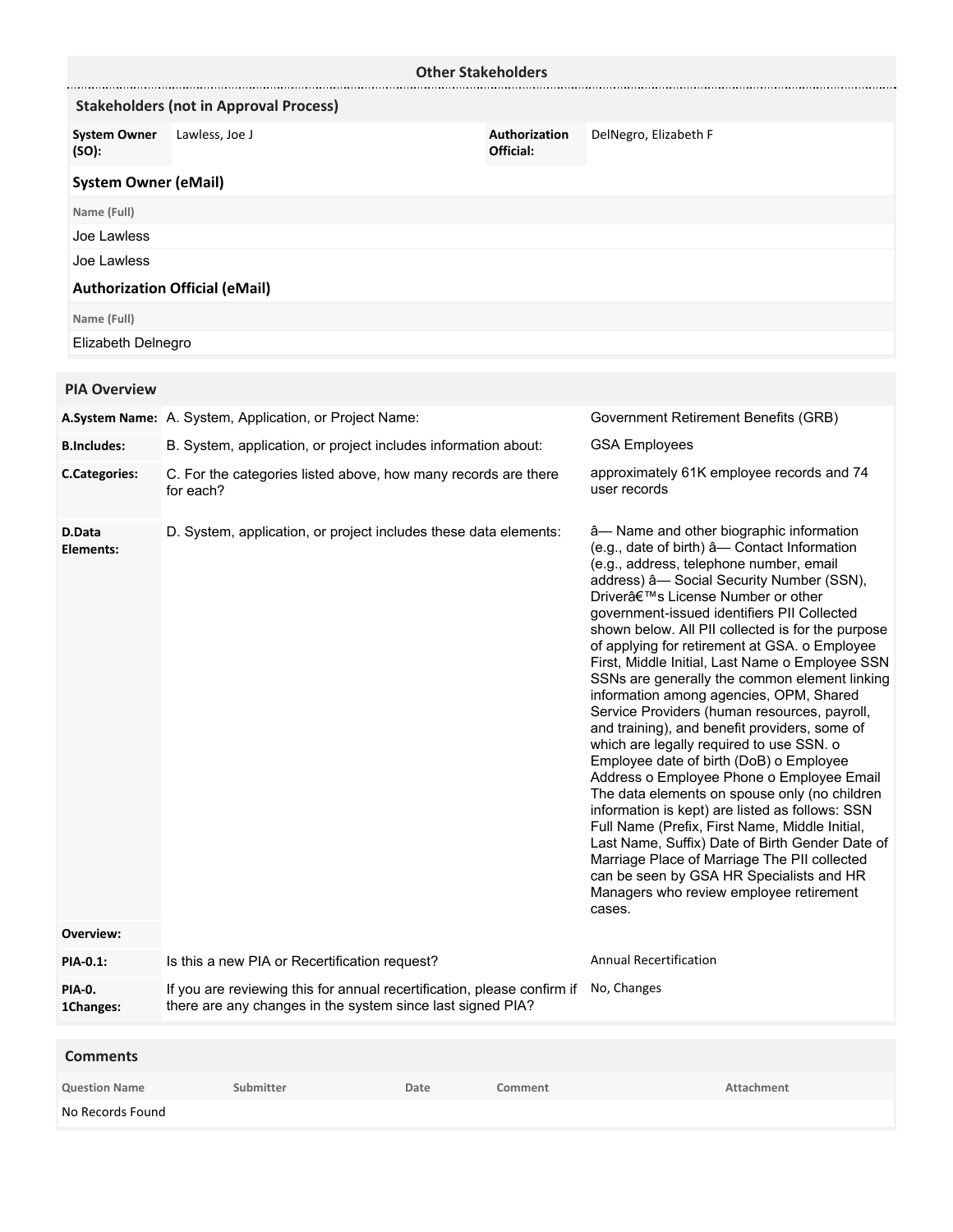| 1.0 Purpose of Collection                                             |                                                                                                                                                    |                                                                   |                                                                                                                                                                                                                                                                                                      |
|-----------------------------------------------------------------------|----------------------------------------------------------------------------------------------------------------------------------------------------|-------------------------------------------------------------------|------------------------------------------------------------------------------------------------------------------------------------------------------------------------------------------------------------------------------------------------------------------------------------------------------|
| PIA-1.1:                                                              | What legal authority and/or agreements allow GSA to collect,<br>maintain, use, or disseminate the information?                                     |                                                                   | The authorities for collecting the information are<br>5 U.S.C. 1302, 2951, 3301, 3372, 4118, 8347,<br>and Executive Orders 9397, as amended by<br>13478, 9830, and 12107 are. Authorities for<br>recording Social Security Numbers are E.O.<br>9397, 26 CFR 31.6011(b)â€"2, and 26 CFR<br>31.6109–1. |
| <b>PIA-1.2:</b>                                                       | Is the information searchable by a personal identifier, for example<br>a name or Social Security number?                                           |                                                                   | Yes                                                                                                                                                                                                                                                                                                  |
| PIA-1.2a:                                                             | If so, what Privacy Act System of Records Notice(s) (SORN(s))<br>applies to the information being collected?                                       |                                                                   | <b>Existing SORN applicable</b>                                                                                                                                                                                                                                                                      |
|                                                                       |                                                                                                                                                    | PIA-1.2 System<br><b>Of Record</b><br><b>Notice (SORN)</b><br>CR: |                                                                                                                                                                                                                                                                                                      |
| PIA-1.2 System<br>of Records<br>Notice(s)<br>(Legacy Text):           | What System of Records Notice(s) apply/applies to the<br>information?                                                                              |                                                                   | GSA/Agency-1, 61-FR-60103 November 26,<br>1996 OPM-GOVT-1, 77-FR-73694 December<br>11, 2012                                                                                                                                                                                                          |
| <b>PIA-1.2b:</b>                                                      | Explain why a SORN is not required.                                                                                                                |                                                                   |                                                                                                                                                                                                                                                                                                      |
| <b>PIA-1.3:</b>                                                       | Has an information collection request (ICR) been submitted to or<br>approved by the Office of Management and Budget (OMB)?                         |                                                                   | <b>No</b>                                                                                                                                                                                                                                                                                            |
| <b>PIA-1.3</b><br><b>Information</b><br><b>Collection</b><br>Request: | Provide the relevant names, OMB control numbers, and expiration<br>dates.                                                                          |                                                                   |                                                                                                                                                                                                                                                                                                      |
| <b>PIA-1.4:</b>                                                       | What is the records retention schedule for the information<br>system(s)? Explain how long and for what reason the information<br>is kept.          |                                                                   | Destroy when 3 years old, or 3 years after<br>superseded or obsolete, whichever is<br>appropriate, but longer retention is authorized if<br>required for business use.                                                                                                                               |
|                                                                       |                                                                                                                                                    |                                                                   |                                                                                                                                                                                                                                                                                                      |
| 2.0 Openness and Transparency                                         |                                                                                                                                                    |                                                                   |                                                                                                                                                                                                                                                                                                      |
| <b>PIA-2.1:</b>                                                       | Will individuals be given notice before the collection, maintenance,<br>use or dissemination and/or sharing of personal information about<br>them? |                                                                   | Yes                                                                                                                                                                                                                                                                                                  |
| PIA-2. 1Explain:                                                      | If not, please explain.                                                                                                                            |                                                                   |                                                                                                                                                                                                                                                                                                      |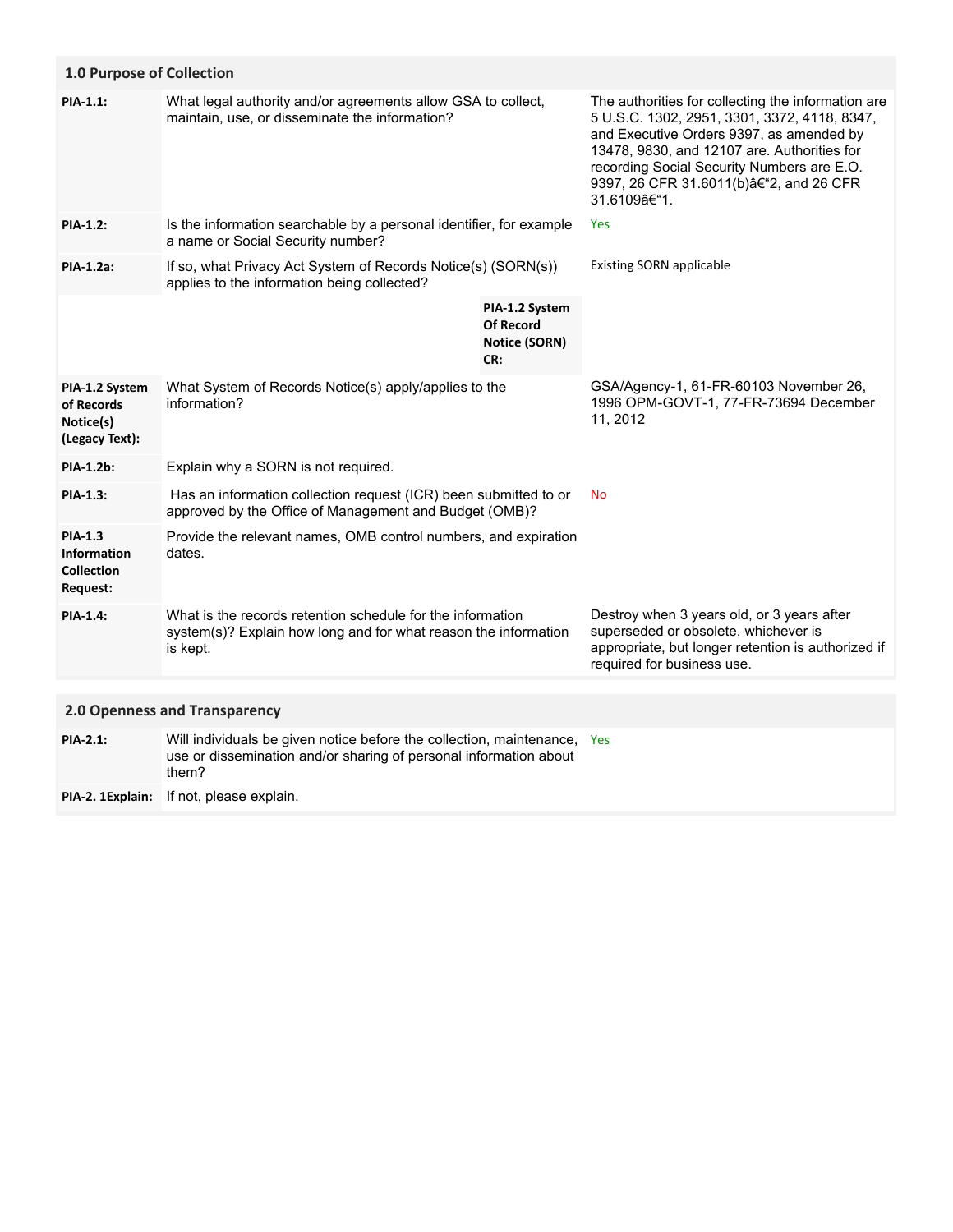## **3.0 Data Minimization**

| PIA-3.1:                     | Why is the collection and use of the PII necessary to the project or<br>system?                | GRB is a web-based application used by GSA<br>to electronically automate employee retirement<br>related functions used by the Office of Human<br>Resources Management (OHRM). GSA's<br>GRB system resides on premise in GSA<br>operational data centers and has a licensing<br>agreement with GRB Inc. (vendor) for the use of<br>the application system. GSA HR users access<br>the GRB application via the Intranet and use the<br>tool for calculating retirement benefits and<br>tracking retirement applicant cases. Information<br>stored and processed by GRB includes<br>retirement information for the applicant and in<br>some cases spouse and dependent information.                                                        |
|------------------------------|------------------------------------------------------------------------------------------------|-----------------------------------------------------------------------------------------------------------------------------------------------------------------------------------------------------------------------------------------------------------------------------------------------------------------------------------------------------------------------------------------------------------------------------------------------------------------------------------------------------------------------------------------------------------------------------------------------------------------------------------------------------------------------------------------------------------------------------------------|
| PIA-3.2:                     | Will the system, application, or project create or aggregate new<br>data about the individual? | Yes                                                                                                                                                                                                                                                                                                                                                                                                                                                                                                                                                                                                                                                                                                                                     |
| <b>PIA-3.</b><br>2Explained: | If so, how will this data be maintained and used?                                              | GRB does create or aggregate new data about<br>the individual. The system calculates retirement<br>benefits and dates.                                                                                                                                                                                                                                                                                                                                                                                                                                                                                                                                                                                                                  |
| PIA-3.3:                     | What protections exist to protect the consolidated data and<br>prevent unauthorized access?    | GSA has implemented the required security and<br>privacy controls according to NIST SP 800-53.<br>GSA employs a variety of security measures<br>designed to ensure that information is not<br>inappropriately disclosed or released. These<br>measures include security and privacy controls<br>for access control, awareness and training,<br>audit and accountability, security assessment<br>and authorization, configuration management,<br>contingency planning, identification and<br>authentication, incident response, maintenance,<br>planning, personnel security, risk assessment,<br>system and services acquisition, system and<br>communications protection, system and<br>information integrity, and program management. |
| PIA-3.4:                     | Will the system monitor the public, GSA employees, or<br>contractors?                          | None                                                                                                                                                                                                                                                                                                                                                                                                                                                                                                                                                                                                                                                                                                                                    |
| PIA-3. 4Explain:             | Please elaborate as needed.                                                                    | GRB does not monitor retirement applicants.                                                                                                                                                                                                                                                                                                                                                                                                                                                                                                                                                                                                                                                                                             |
| <b>PIA-3.5:</b>              | What kinds of report(s) can be produced on individuals?                                        | GRB may create reports related to retirement<br>applicants for determination of retirement<br>benefits and eligibility.                                                                                                                                                                                                                                                                                                                                                                                                                                                                                                                                                                                                                 |
| PIA-3.6:                     | Will the data included in any report(s) be de-identified?                                      | No                                                                                                                                                                                                                                                                                                                                                                                                                                                                                                                                                                                                                                                                                                                                      |
| PIA-3. 6Explain:             | If so, what process(es) will be used to aggregate or de-identify the<br>data?                  |                                                                                                                                                                                                                                                                                                                                                                                                                                                                                                                                                                                                                                                                                                                                         |
|                              | PIA-3.6Why Not: Why will the data not be de-identified?                                        | GRB does not de-identify data for reporting.<br>GSA uses the system to generate all OPM<br>retirement applications and supporting forms<br>and those forms require that identifying<br>information about GSA employees be included.                                                                                                                                                                                                                                                                                                                                                                                                                                                                                                     |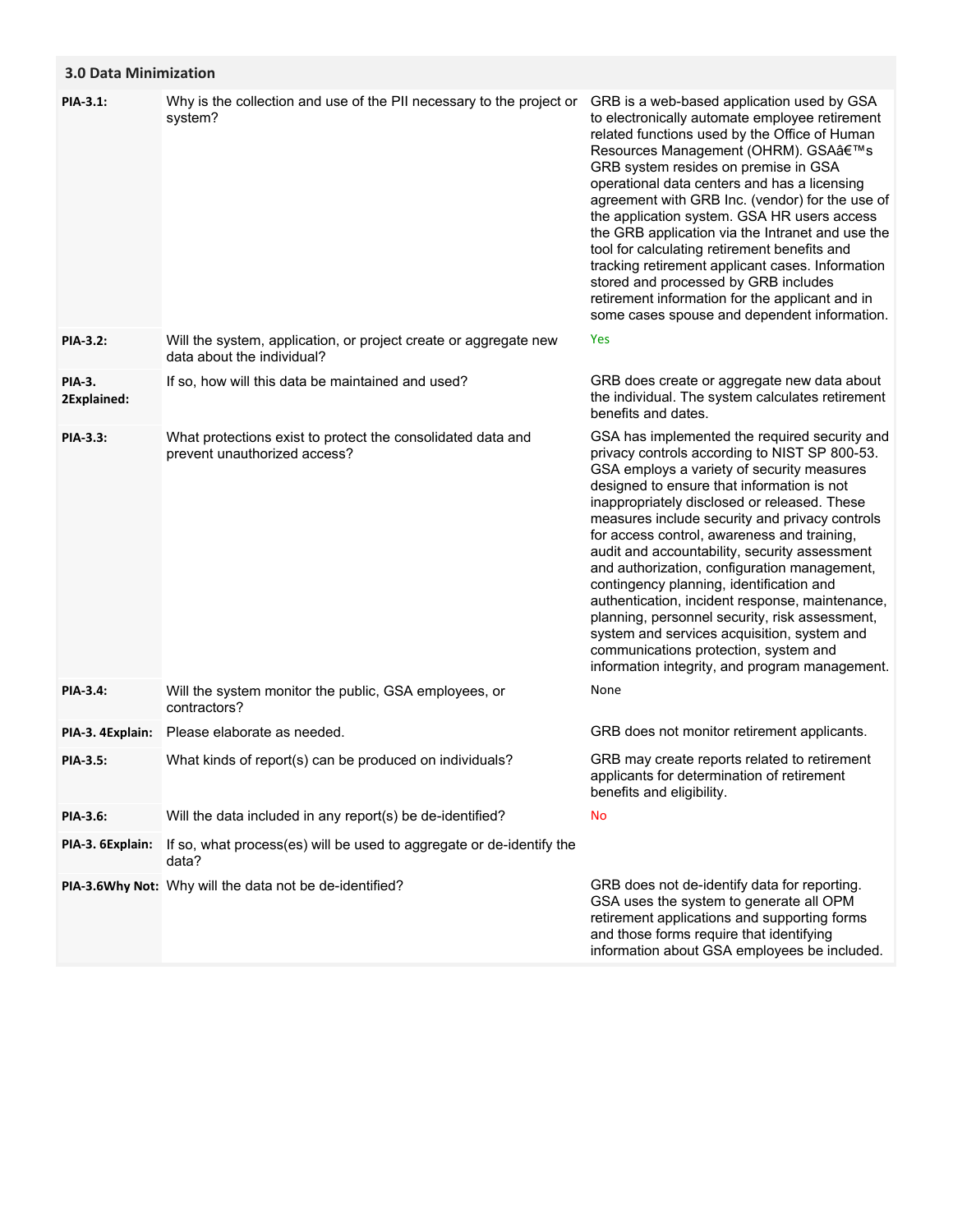| 4.0 Limits on Using and Sharing Information |                                                                                                                                                            |                                                                                                                                                                     |  |
|---------------------------------------------|------------------------------------------------------------------------------------------------------------------------------------------------------------|---------------------------------------------------------------------------------------------------------------------------------------------------------------------|--|
| <b>PIA-4.1:</b>                             | Is the information in the system, application, or project limited to<br>only the information that is needed to carry out the purpose of the<br>collection? | <b>Yes</b>                                                                                                                                                          |  |
| <b>PIA-4.2:</b>                             | Will GSA share any of the information with other individuals,<br>federal and/or state agencies, or private-sector organizations?                           | <b>Federal Agencies</b>                                                                                                                                             |  |
| PIA-4.2How:                                 | If so, how will GSA share the information?                                                                                                                 | GSA will share the PII listed in section 3.1 with<br>OPM as federally mandated.                                                                                     |  |
| <b>PIA-4.3:</b>                             | Is the information collected:                                                                                                                              | From Another Source                                                                                                                                                 |  |
| PIA-4.30ther<br>Source:                     | What is the other source(s)?                                                                                                                               | The information collected for GRB is manually<br>entered from eOPF and SF-50 sources.                                                                               |  |
| <b>PIA-4.4:</b>                             | Will the system, application, or project interact with other systems,<br>applications, or projects, either within or outside of GSA?                       | <b>No</b>                                                                                                                                                           |  |
| PIA-4.4Who<br>How:                          | If so, who and how?                                                                                                                                        |                                                                                                                                                                     |  |
| PIA-4. 4Formal<br>Agreement:                | Is a formal agreement(s) in place?                                                                                                                         | П                                                                                                                                                                   |  |
| PIA-4.4No<br>Agreement:                     | Why is there not a formal agreement in place?                                                                                                              | GRB is a standalone system with no electronic<br>interaction with other systems. Information from<br>GRB is manually rekeyed into other systems<br>such as HRLinks. |  |
|                                             |                                                                                                                                                            |                                                                                                                                                                     |  |

# **5.0 Data Quality and Integrity**

| <b>PIA-5.1:</b> | How will the information collected, maintained, used, or<br>disseminated be verified for accuracy and completeness? | HR Specialists transcribe the info from the SF-<br>50 and eOPF and then share that information<br>with the retirement applicant to validate the<br>accuracy of the information in GRB. The info is<br>sent to the retiring employee usually by GSA<br>email account and sometimes via certified U.S.<br>mail, return receipt requested. |
|-----------------|---------------------------------------------------------------------------------------------------------------------|-----------------------------------------------------------------------------------------------------------------------------------------------------------------------------------------------------------------------------------------------------------------------------------------------------------------------------------------|
|-----------------|---------------------------------------------------------------------------------------------------------------------|-----------------------------------------------------------------------------------------------------------------------------------------------------------------------------------------------------------------------------------------------------------------------------------------------------------------------------------------|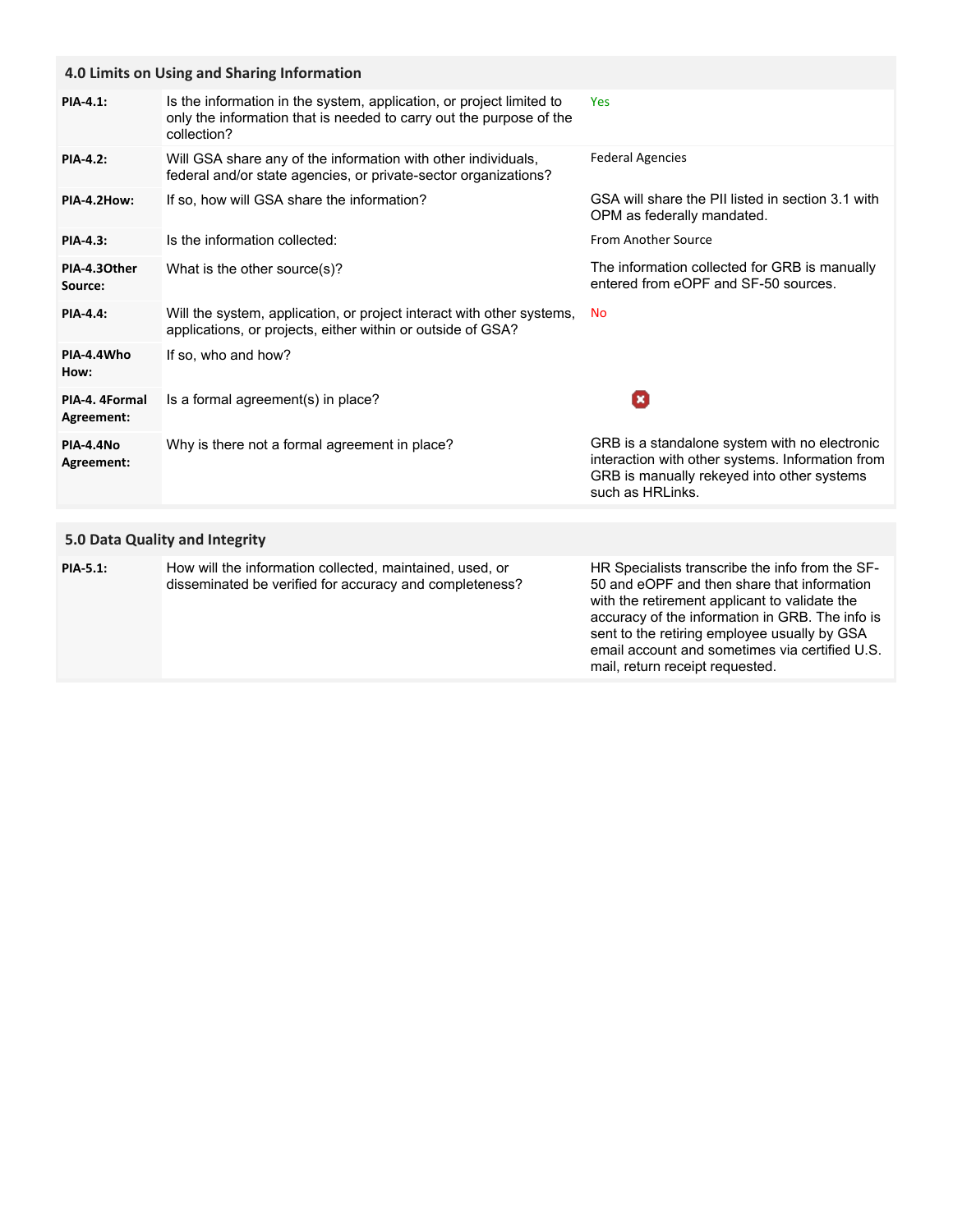| <b>6.0 Security</b> |                                                                                                                            |                                                                                                                                                                                                                                                                                                                                                                                                                                                                                                                                                                                                                                                                                                                                         |
|---------------------|----------------------------------------------------------------------------------------------------------------------------|-----------------------------------------------------------------------------------------------------------------------------------------------------------------------------------------------------------------------------------------------------------------------------------------------------------------------------------------------------------------------------------------------------------------------------------------------------------------------------------------------------------------------------------------------------------------------------------------------------------------------------------------------------------------------------------------------------------------------------------------|
| PIA-6.1a:           | Who or what will have access to the data in the system,<br>application, or project?                                        | The GRB system allows access to sensitive PII<br>data on either an individual or administrative<br>role basis. The access authorization is covered<br>under the SP 800-53 access controls.                                                                                                                                                                                                                                                                                                                                                                                                                                                                                                                                              |
| PIA-6.1b:           | What is the authorization process to gain access?                                                                          | The access authorization is covered under the<br>SP 800-53 access controls.                                                                                                                                                                                                                                                                                                                                                                                                                                                                                                                                                                                                                                                             |
| <b>PIA-6.2:</b>     | Has a System Security Plan (SSP) been completed for the<br>Information System(s) supporting the project?                   | Yes                                                                                                                                                                                                                                                                                                                                                                                                                                                                                                                                                                                                                                                                                                                                     |
| PIA-6.2a:           | Enter the actual or expected ATO date from the associated<br>authorization package.                                        | 8/19/2019                                                                                                                                                                                                                                                                                                                                                                                                                                                                                                                                                                                                                                                                                                                               |
| PIA-6.3:            | How will the system or application be secured from a physical,<br>technical, and managerial perspective?                   | GSA has implemented the required security and<br>privacy controls according to NIST SP 800-53.<br>GSA employs a variety of security measures<br>designed to ensure that information is not<br>inappropriately disclosed or released. These<br>measures include security and privacy controls<br>for access control, awareness and training,<br>audit and accountability, security assessment<br>and authorization, configuration management,<br>contingency planning, identification and<br>authentication, incident response, maintenance,<br>planning, personnel security, risk assessment,<br>system and services acquisition, system and<br>communications protection, system and<br>information integrity, and program management. |
| PIA-6.4:            | Are there mechanisms in place to identify and respond to<br>suspected or confirmed security incidents and breaches of PII? | Yes                                                                                                                                                                                                                                                                                                                                                                                                                                                                                                                                                                                                                                                                                                                                     |
| PIA-6.4What:        | What are they?                                                                                                             | GSA has implemented an Incident Response<br>process that identifies breaches to PII through<br>the implementation of the GSA Incident<br>Response policy and procedure.                                                                                                                                                                                                                                                                                                                                                                                                                                                                                                                                                                 |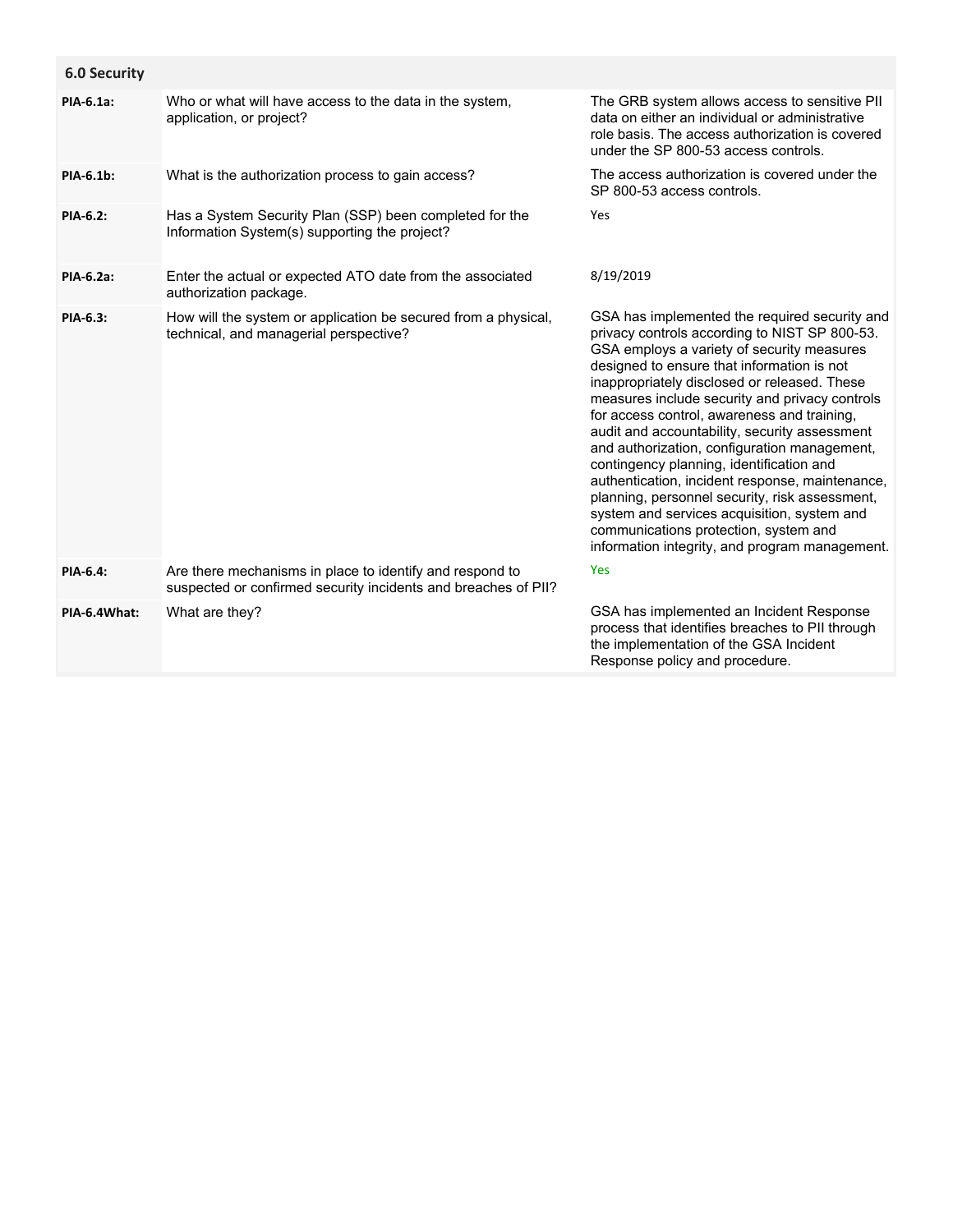| 7.0 Individual Participation |                                                                                                                                              |                                                                                                                                                                                                                                                                                                                                                                                                                                                                                                                                                                                                                                                                                                                                                                                                                                                                                                                                                                                                                                                        |
|------------------------------|----------------------------------------------------------------------------------------------------------------------------------------------|--------------------------------------------------------------------------------------------------------------------------------------------------------------------------------------------------------------------------------------------------------------------------------------------------------------------------------------------------------------------------------------------------------------------------------------------------------------------------------------------------------------------------------------------------------------------------------------------------------------------------------------------------------------------------------------------------------------------------------------------------------------------------------------------------------------------------------------------------------------------------------------------------------------------------------------------------------------------------------------------------------------------------------------------------------|
| <b>PIA-7.1:</b>              | What opportunities do individuals have to consent or decline to<br>provide information?                                                      | GSA employees consent to use of information<br>upon employment with the Federal government.<br>Each of the retirement eligibility forms (e.g.,<br>"Application for Immediate Retirementâ€<br>includes a Privacy Act Notice detailing the<br>authorization of the collection of the sensitive<br>information and the impact of not providing it).                                                                                                                                                                                                                                                                                                                                                                                                                                                                                                                                                                                                                                                                                                       |
| PIA-7.10pt:                  | Can they opt-in or opt-out?                                                                                                                  | No                                                                                                                                                                                                                                                                                                                                                                                                                                                                                                                                                                                                                                                                                                                                                                                                                                                                                                                                                                                                                                                     |
| PIA-7. 1Explain:             | If there are no opportunities to consent, decline, opt in, or opt out,<br>please explain.                                                    | GSA employees consent to use of information<br>upon employment with the Federal government.<br>Each of the retirement eligibility forms (e.g. SF-<br>2801, "Application for Immediate Retirement"<br>includes a Privacy Act Notice detailing the<br>authorization of the collection of the sensitive<br>information and the impact of not providing it)                                                                                                                                                                                                                                                                                                                                                                                                                                                                                                                                                                                                                                                                                                |
| <b>PIA-7.2:</b>              | What are the procedures that allow individuals to access their<br>information?                                                               | Individuals do not access their information in<br>GRB. They can request reviews of their<br>retirement calculations and eligibility through<br>engagement with GSA's OHRM. GSA HR<br>retirement Specialists and HR Managers gain<br>access to GRB through GSA's Enterprise<br>Access Request System (EARS) and the<br>retirement information/changes would be<br>processed through EARS. EARS is used to<br>provision, track, and audit GSA<br>employee/contractor access to GSA<br>applications. EARS works in conjunction with<br>Rational ClearQuest for account approval,<br>account management, and re-certification and<br>has Authority to Operate under the Ancillary<br>Financial Applications (AFA) FISMA Moderate<br>boundary. EARS ensures adherence to GSA<br>Access Control policies ensuring personnel<br>authorization best practices are implemented<br>and followed when authorizing application<br>access. The use of EARS systematically<br>implements the general activities for authorizing<br>personnel to access IT resources. |
| PIA-7.3:                     | Can individuals amend information about themselves?                                                                                          | Yes                                                                                                                                                                                                                                                                                                                                                                                                                                                                                                                                                                                                                                                                                                                                                                                                                                                                                                                                                                                                                                                    |
| PIA-7.3How:                  | How do individuals amend information about themselves?                                                                                       | GSA employees can request their information<br>from OHRM and request changes from OHRM<br>either via the forms they receive or they can<br>request that the retirement specialists make the<br>changes on their behalf.                                                                                                                                                                                                                                                                                                                                                                                                                                                                                                                                                                                                                                                                                                                                                                                                                                |
|                              | <b>8.0 Awareness and Training</b>                                                                                                            |                                                                                                                                                                                                                                                                                                                                                                                                                                                                                                                                                                                                                                                                                                                                                                                                                                                                                                                                                                                                                                                        |
| PIA-8.1:                     | Describe what privacy training is provided to users, either<br>generally or specifically relevant to the system, application, or<br>project. | GSA is responsible for providing security<br>awareness training to its employees and<br>contractors who have a GSA network account. It<br>is given as part of the on-boarding process to all<br>GSA employees and contractors and these<br>employees must have completed annual<br>security and privacy training prior to gaining<br>access to the GRB environment. In addition,<br>GRB users must undergo and pass a minimum<br>background investigation (MBI) and complete<br>role-based privacy awareness training prior to                                                                                                                                                                                                                                                                                                                                                                                                                                                                                                                         |

being granted access to GRB.